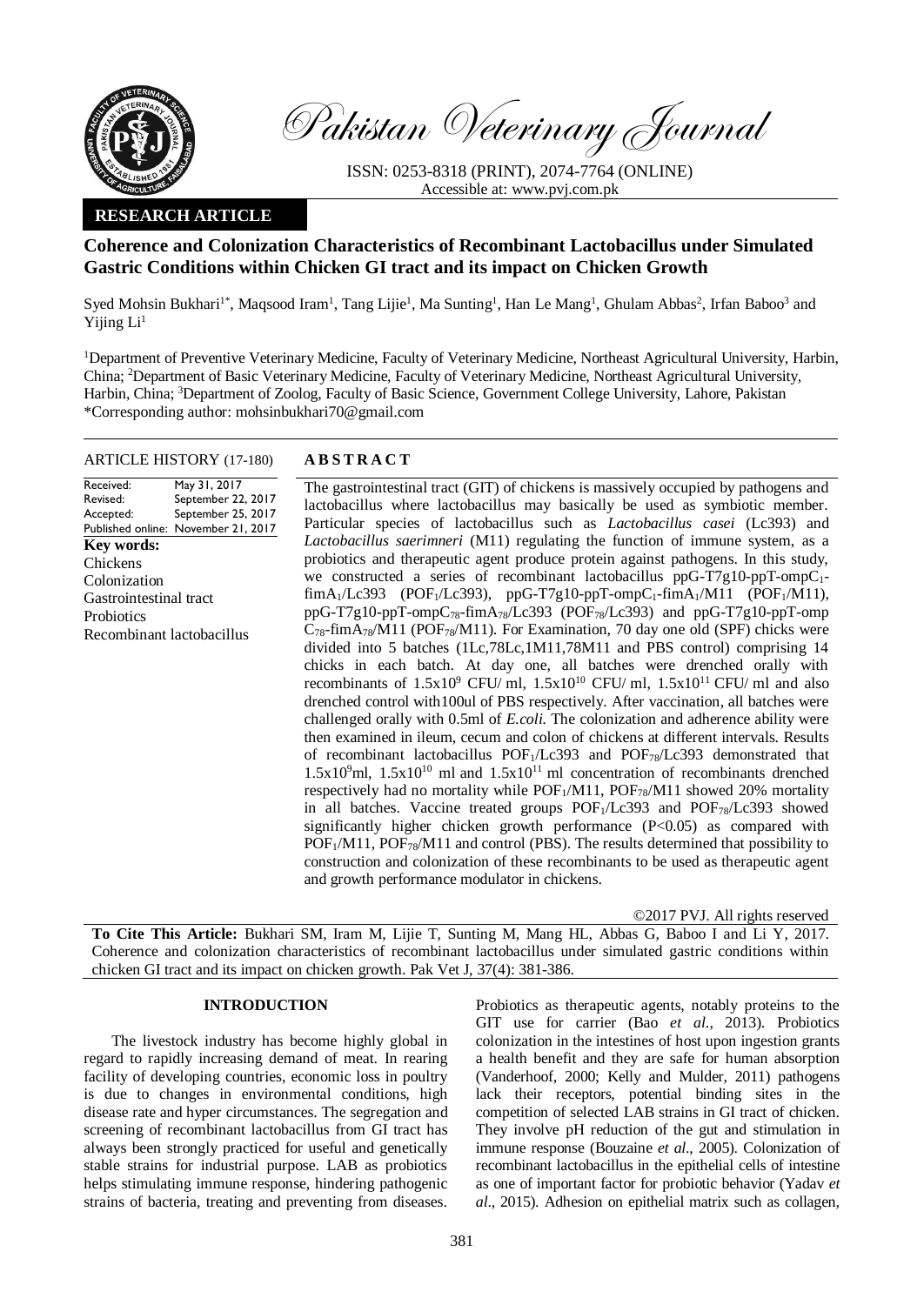fibrinogen with corresponds to surface proteins that are present in extracellular compartments (Muñoz-Provencio *et al*., 2009). Further, evaluation is gained by using assessing the strains' capability against acid and bile salt concentration after changing in optical density (Mirlohi *et al*., 2009) also by investigating growth on growing medium and their antibacterial properties. Survival of recombinant lactobacillus is the distinguished factor in order to maintain therapeutic functions. Many factors effect on the stability of probiotic properties of bacteria in the GI tract of broiler chickens such as low pH and high bile salt concentration (Shah, 2000). Recombinant lactobacilli are also orally administered as a delivery vector designed to produce peptides. LAB as live delivery vectors have been practiced in chickens for therapeutic proteins (Wells and Mercenier, 2008; Berlec and Strukelj, 2009). In addition, strain selection of LAB for recombinants has engaged many assays, including acid tolerance, antimicrobial assay, bile salt tolerance, colonization ability on the epithelial cells and cell wall hydrophobicity (Kizerwetter-Swida and Binek, 2005; Taheri *et al*., 2009). Lactic acid bacteria are much more competitor of preventing, treating epidemic disease by yielding bacteriocins and adhesive characteristics to epithelial cells (Xu and Li, 2007). The main objective of this study was to manipulate DNA of *E.coli* serogroups, transfer into desired lactobacillus strain and check colonization of these recombinants in the GIT under severe gastric conditions such as high bile salt concentration, low pH, adhesion capacity to epithelial cells and impact of recombinant LAB colonization on chicken growth. In addition, effect of in vivo fusion expression of inserted genes on growth production was also categorized.

## **MATERIALS AND METHODS**

**Bacterial strains and culture conditions:** Avian Pathogenic  $E. coli$  (APEC)  $O<sub>1</sub>$  and  $O<sub>78</sub>$  serotypes were purchased from Chinese Veterinary Microbiology Culture Collection Center. These two strains of lactobacillus i.e., *Lactobacillus casei* (Lc393) and *Lactobacillus saerimneri* (M11) were practiced in this study was obtained from Netherlands Institute NIZO and cultured in Man-Rogosa-Sharpe (MRS) medium(Sigma) at 37°C without shaking in anaerobic condition. PMD19-T Simple vector was bought from TAKARA Dalian Company. Recombinant lactobacillus ppG-T7g10-ppT-OmpC<sub>1</sub>-FimA<sub>1</sub>/Lc393 (POF<sub>1</sub>/ Lc393), ppG-T7g10-ppT-OmpC<sub>1</sub>-FimA<sub>1</sub>/M11 (POF<sub>1</sub>/M11), ppG-T7g10-ppT- $OmpC_{78}$ -FimA<sub>78</sub>/Lc393 (POF78/Lc393) and  $ppG-T7g10-ppT-OmpC_{78}-FimA_{78}/M11$  (POF<sub>78</sub>/M11) were empirically constructed, transformed and used as colonization in the gut of broiler chicken (Li *et al*., 2012).

Primers: According to published genome sequence of lactobacillus into NCBI were designed as 27F and 1452R,

by using primer premier 5.0 software and cross checked by Gold Intellectualism Biological Co., Ltd.

**DNA manipulation:** Genome from  $O_1$  and  $O_{78}$  serotypes was extracted by using genome extraction kit and used as template for amplification of FimA and OmpC gene. Primer pairs A1, A2 and C1, C2 (Table 1) were used to amplify these genes according to (Xu and Li, 2007) respectively. The products of PCR amplification were ligated with PMD19-T simple vector and transformed into *E.coli* (TG1) followed by double digestion of Restriction enzymes using Sac1 and Apa1.

**Identification and transformation of fusion genes:** For the identification of plasmid, isolate PMD19-T-OmpC-FimA from overnight culture, amplified by using C1 and A2 primers with the specific reaction conditions. Recombinant plasmid PMD19-T-OmpC-FimA digested by restriction enzymes and ligated with PPG-T7g10-ppT vector, harvested and digested by double digestion using two restriction enzymes sac1 and Apa1, rescued 4900bp vector. This plasmid transformed into two *Lactobacillus* species *Lactobacillus casei* (Lc393) and *Lactobacillus saerimneri* (M11) respectively.

### **Experiment design**

**Animal testing:** 1 day old (SPF) chickens were purchased from a veterinary research institute in Harbin Heilongjiang province China for the diet growth correlation and identification and colonization of recombinant *Lactobacillus* performance in GIT.

**Isolation of chicken intestinal recombinant lactic acid bacteria:** After appropriate intervals, chickens were sacrificed from each group with equity. The intestinal contents were isolated from ileum, cecum and colon of challenged chickens for the case study of colonization of recombinant *Lactobacillus* probiotics properties. These contents were scraping with a clean slide 0.5 g of intestinal mucosal sample into 4.5ml sterile saline tubes serially diluted 10 folds 10:1 to 10:8 and subjected to MRS-Caco3 plates with 10ug/ml cm+.

**Recombinant** *Lactobacillus* **colonization capacity in chicken gut:** A total 70 one day old chickens were randomly distributed into 5 groups with 14 birds in each batch. Administered each batch with 100ul of POF<sub>1</sub>/ Lc393, POF<sub>78</sub>/ Lc393, POF<sub>1</sub>/ M11 and POF<sub>78</sub>/M11 containing10<sup>9</sup>,  $10^{10}$   $10^{11}$  CFU/ml also drenched 100ul of phosphate buffer saline (PBS) to control group. In whole trail periods at days 1, 3, 7, 14, 21, 28 two birds from each group select randomly were necropsied for sample collection and examine the ability of colonization in ileum, caecum and colon. Enumeration of recombinants was evaluated by plate count method Herigstad *et al*. (2001).

|                | <b>Table 1:</b> Sequence of Primers used in this work                      |
|----------------|----------------------------------------------------------------------------|
| <b>Primers</b> | Sequence $(5'–3')$                                                         |
| 27 F           | 5'-AGAGTTTGATCCTGGCTCAG-3'                                                 |
| 1495 R         | 5'-CTACGGCTACCTTGTTACGA-3'                                                 |
| ΑI             | GTGCACGGTGGCGGTGGCTCAGGTGGCGGTGGCTCAGGTGGCGGTGGCTCAACGACTGTAAATGGTGGGACCGT |
| A <sub>2</sub> | GGGCCCTTATTATTGATACTGAACCTTGAAGGTCGC                                       |
| СI             | GAGCTCATGGATTACAAGGATGACGACGATAAGGCTGAAGTTTACAACAAAGACGGCA                 |
| C <sub>2</sub> | GTGCACGAACTGATAAACCAGGCCCAGA                                               |

Note: The underlined part represents the restriction sites.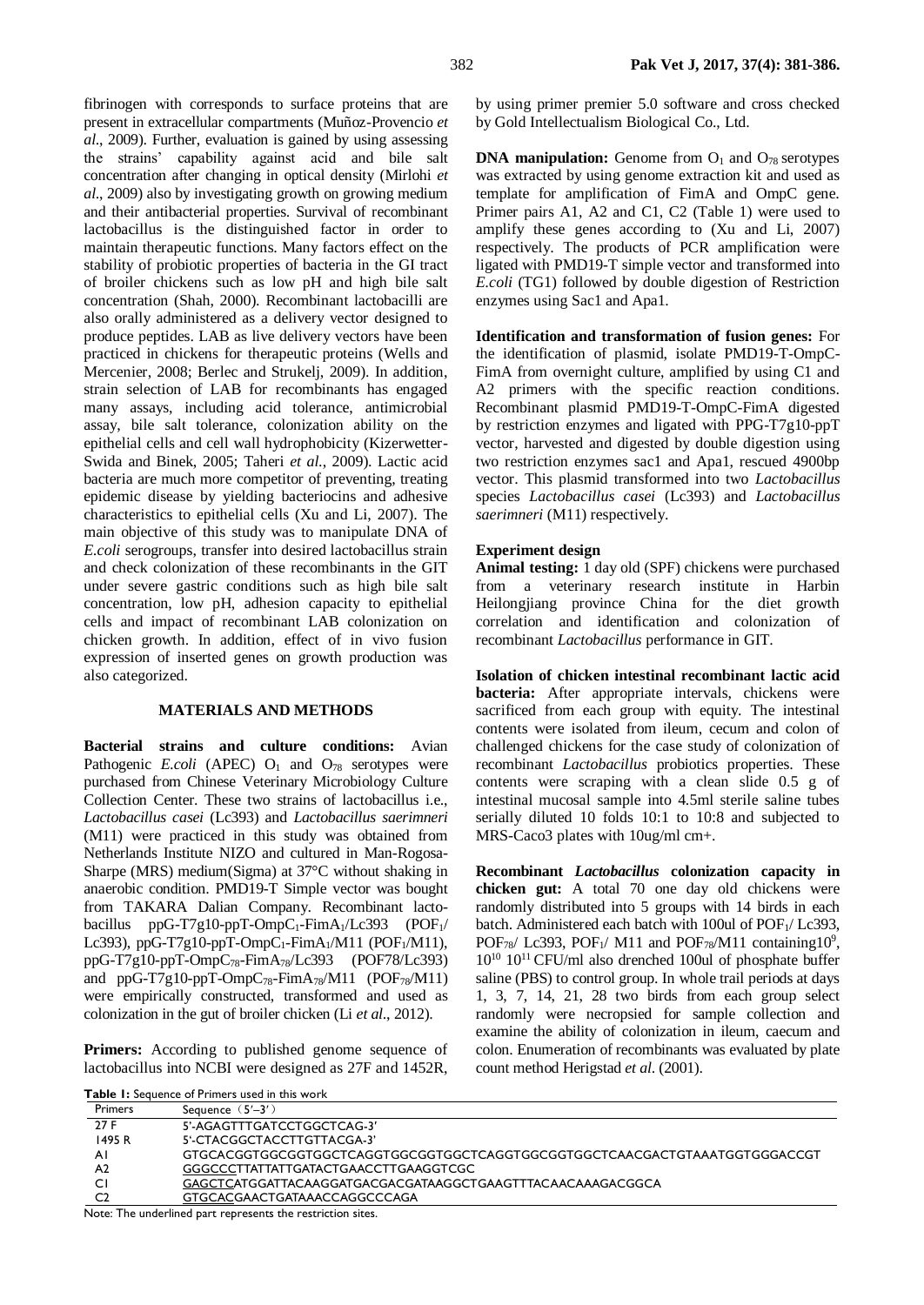**Identification of recombinant** *Lactobacillus* **by PCR magnification:** We enumerated recombinant colonies on the plate were among 30-300. After enumeration, 10 colonies were selected from each plate for PCR amplification of recombinants in the GIT. The primer sequence (5'-AGAGTTTGATCCTGGCTCAG-3') and reverse (5'-CTACGGCTACCTTGTTACGA-3').

# **Ecological performance of recombinant** *Lactobacillus* **in chicken GIT**

**Acid hindrance test:** Recombinant lactobacillus of POF1/Lc393, POF78/Lc393, POF1/M11 and POF78/M11 were harvested in 10% sterile PBS at pH values 1.0, 2.0, 3.0, 4.0, 5.0 and 6.0 for 2 hours.

**Bile tolerance test:** MRS medium was inoculated with relevant mass fraction of bile salt 0.05, 0.1, 0.2, 0.3 and 0.4% (w/v) as described by dunne *et al*. (2001). Recombinant strains of POF<sub>1</sub>/Lc393, POF<sub>78</sub>/Lc393, POF<sub>1</sub>/ M11 and POF $_{78}$ /M11 were inoculated with 1% (v/v) various concentration bile salt anaerobically at 37°C for 8 hours to examine survival rate of recombinants via plating method.

#### **RESULTS**

**Development of expression vector:** The  $\text{OmpC}_{1.78}$  genes was successfully ligated with PMD18-T-FimA<sub>1, 78</sub> followed by single and double digestion. Further it was harvested into plasmid of 4315bp (plasmid), 2692bp (cloning vector) and 1623bp (recovered OmpC gene ligated with PMD18-T-FimA) respectively (Fig. 1). These fusion genes were fasten with ppG-T7g10-ppT expression vector with enhancer, electroporated into *L. casei* (Lc393) and *L. saerimneri* (M11).These recombinants screened by PCR and digested by Sac1 and Apa1 restriction enzymes produced two bands on gel of POF1,78/Lc393 and  $POF<sub>1,78</sub>/M11$  (Fig. 2). PCR amplification of  $POF<sub>1,78</sub>/$ Lc393 and POF<sub>1.78</sub>/M11 by using primers (C1, A2 was listed in Table 1) attained 1623bp target gene bands as shown in (Fig. 3). In the recent study, colonization and dynamic distribution of recombinants were determined by identifying the target genes of recombinant lactobacillus in the different parts of GI tract.

**Recombinant** *Lactobacillus* **colonization ability in the chicken GIT:** The colonization of recombinant *Lactobacillus* in GI tract of day 1to 28 chicks was examined in ileum, cecum and colon. After oral administration of a single dose of  $POF<sub>1</sub>/Lc393$ ,  $POF<sub>78</sub>/$ Lc393,  $POF<sub>1</sub>/M11$  and  $POF<sub>78</sub>/M11$  were tested respectively. These recombinants were found into ileum, cecum and colon relatively in large amounts but distribution was not even in GI tract. In fact, huge concentration of recombinants in cecum and colon than in ileum were noted. Although with the effect of metabolism in the GIT showed downwards trend at day 7 to 28 respectively. The abundance order in ileum, cecum and colon largely remains untouched till 72 hours after oral immunization. After 72 hours, only very few recombinants were found in the GI tract. The concentration of POF1/Lc393 and POF78/Lc393 increased in ileum, cecum and colon than  $POF<sub>1</sub>/M11$  and POF78/M11 at day 1 respectively. This distribution pattern of colonization becomes slower from day 7 to onwards. The data was evaluated by using SPSS software.

Fig. 2 explains that Chickens were nurtured with recombinants POF<sub>1</sub>/Lc393 and POF<sub>78</sub>/Lc393 colonizing in intestines. Animals were killed on days 1, 3, 7, 14, 21 and 28 after inoculation. The intestinal mucosa was diluted and covered on MRS plate with Cm+. Control group were fed with PBS. Enumerated and compared with control.

Fig. 3 explains Chickens were nurtured with recombinants  $POF<sub>1</sub>/M11$  and  $POF<sub>78</sub>/M11$  colonizing in intestines. Animals were killed on days 1, 3, 7, 14, 21 and 28 after inoculation. The intestinal mucosa was diluted and covered on MRS plate with Cm+. Control group were fed with PBS. Bacteria were examined on plates and fed with recombinants on day 1 in ileum, cecum and colon. Enumerated and compared with control. The statistical significance was calculated by SPSS P<0.05.

**Resistance of recombinant lactobacillus to acid test:**  The survival rate of all isolates observed at different pH values for 24 hours at 37°C and 42°C as shown in Fig. 4. The viability of recombinant increase significantly after 1 and 3 hours of pH treatment but below pH=2 numbers of recombinants lower because acidic condition. Both strains were significantly increased while pH=3 but with the increasing pH, two strains grow normally. At Ph≤2.0 none recombinants were observed after very bit intervals; all isolates were executed by critical pH concentration.

**Tolerance of recombinant** *Lactobacillus* **to bile salt concentration:** The most substantial strains for bile salt concentration were POF1/Lc393, POF78/Lc393 and  $POF<sub>1</sub>/M11$ ,  $POF<sub>78</sub>/M11$  while much more effected by bile salt than effect of pH<3.0. It seems that recombinant<br>Lactobacillus POF<sub>1</sub>/Lc393, POF<sub>78</sub>/Lc393 were Lactobacillus POF<sub>1</sub>/Lc393, POF<sub>78</sub>/Lc393 were significantly more sound than  $POF<sub>1</sub>/M11$  and  $POF<sub>78</sub>/M11$ to bile salt. POF<sub>1</sub>/M11 and POF<sub>78</sub>/M11 could not exist at 0.3% bile concentration.

**Recombinant** *Lactobacillus* **impact on chicken growth production:** The initial weight of experimental birds, weights of birds during feeding was performed by using SPSS statistical software as shown in table 2. There were no differences in initial weights of experimental chicks

Table 2: Determination of increased body weight of chickens after oral administration of POF<sub>1</sub>/Lc393, POF<sub>78</sub>/Lc393, POF<sub>1</sub>/M11 and POF<sub>78</sub>/M11. The statistical significance was calculated by using SPSS statistical software (P<0.05)

| statistical significance was calculated by using 5F33 statistical software (F \0.03) |                    |                    |                    |                     |                      |                |                      |  |  |
|--------------------------------------------------------------------------------------|--------------------|--------------------|--------------------|---------------------|----------------------|----------------|----------------------|--|--|
| <b>Treatments</b>                                                                    | i dav              | 3dav               | 7dav               | l 4dav              | 2 I dav              | 28dav          | l -2 I dav           |  |  |
| <b>POF7</b> <sub>1</sub> /Lc393                                                      | $35.24 \pm 1.3851$ | 44.75±2.1507       | 70.59±2.8923       | $126.52 \pm 1.7695$ | 221.89±8.5891        | 325.00±4.2985  | 298.72+3.6332        |  |  |
| POF <sub>78</sub> /Lc393                                                             | $36.34 \pm 1.4669$ | $43.25 \pm 4.2514$ | $67.31 \pm 4.1651$ | $136.61 \pm 7.8480$ | $210.69 \pm 11.9189$ | 340.87±5.7127  | $325.11 \pm 13.8431$ |  |  |
| POF7 <sub>1</sub> /M11                                                               | 36.08±0.8994       | 40.46+3.5399       | $66.70 \pm 2.2446$ | $127.75 + 4.5553$   | $193.15 \pm 13.9323$ | 347.81±12.9785 | 278.27±7.2822        |  |  |
| POF7 <sub>78</sub> /MII                                                              | 37.05±o.9527       | $42.23 \pm 3.6093$ | $69.01 \pm 3.5899$ | $132.92 \pm 3.9051$ | $185.18 \pm 14.5986$ | 342.78±6.9320  | 276.00±2.5233        |  |  |
| Control                                                                              | $36.56 \pm 0.9438$ | 39.66±2.8823       | $65.91 \pm 3.6257$ | 133.09+4.6261       | 175.98+13.8721       | 316.80+5.3589  | $266.52 + 5.1970$    |  |  |
| P Value                                                                              | 0.496              | 0.221              | 0.224              | 0.025               | 0.042                | 0.000075       | 0.00012              |  |  |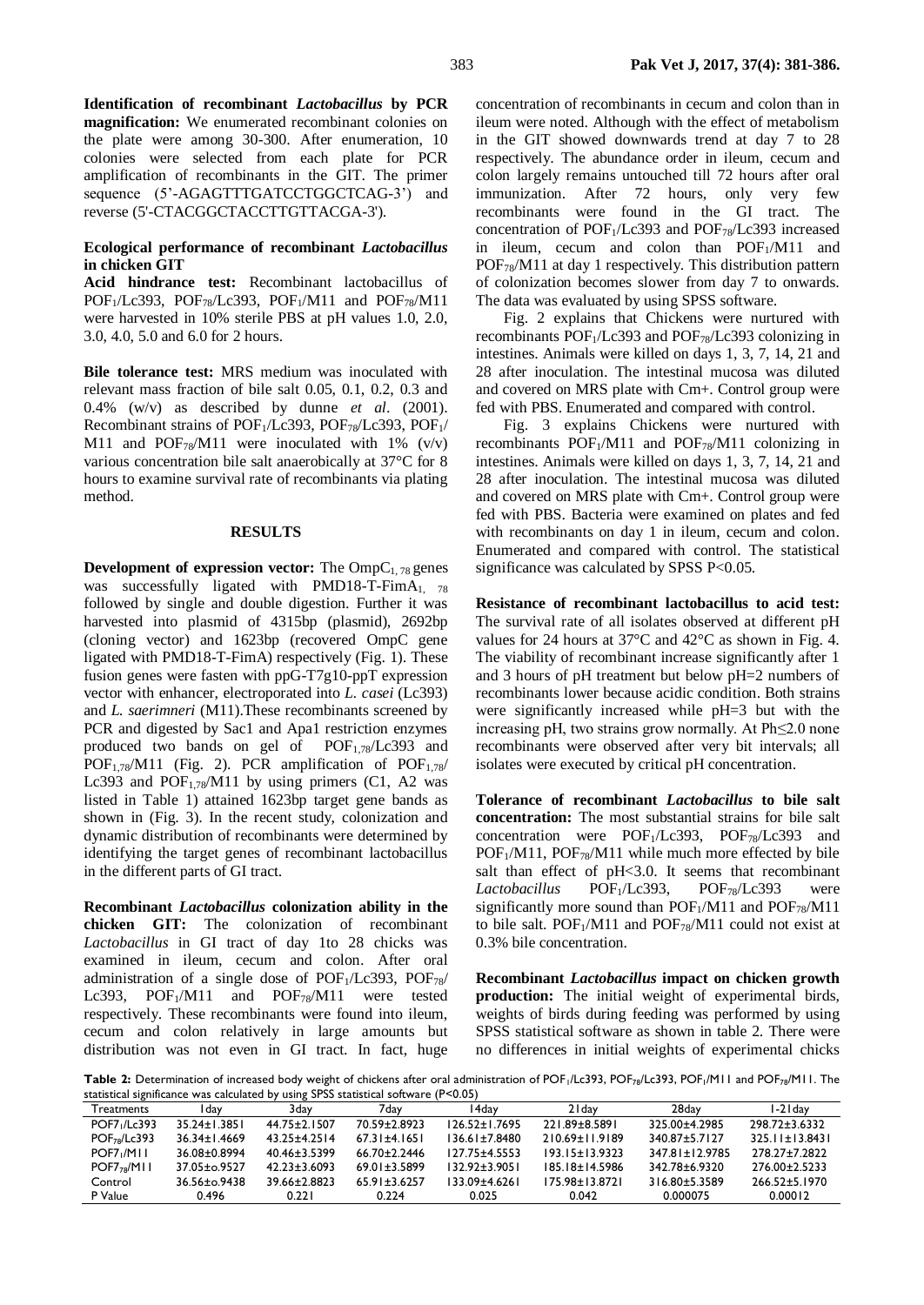

Fig. 1 (A): Digestion of pMD19-T-POF1,78/TG1 Lane 1. Shows Plasmid digested by restriction enzyme Sac, Lane 2. shows Plasmid digested by restriction enzymes SacI/ApaI, Lane M shows DNA marker Trans 2K, **(B)** plasmid digestion of recombinant LAB, Lane 1 shows Plasmid of POF1,78/M11 digested by SacI/ApaI, Lane 2 shows Plasmid of POF1,78/Lc393 digested by SacⅠ/ Apa, Lane M shows DNA marker Trans 2K, **(C)** PCR amplification of POF1,78/Lc393 and POF1,78/M11, Lane 1. PCR result of POF1,78/M11, Lane 2. negative control, M. DNA marker Trans 2K, Lane 3. negative control Lane 4. PCR result of POF1,78/Lc393.



**Fig. 2:** Colonization of recombinant lactobacillus after oral immunization of POF<sub>1</sub>/Lc393, POF<sub>78</sub>/Lc393 at different compartments in the GI tract of chickens. (*i= ileum, c=cecum, co=colon*).



Fig. 3: Colonization of recombinant lactobacillus after oral immunization of POF<sub>1</sub>/M11, POF<sub>78</sub>/M11 at different compartments in the GI tract of chickens.

(P<0.496), non-significant difference in average weight of 7-day old chicks of  $POF<sub>1</sub>/Lc393$  and  $POF<sub>1</sub>/M11$ . There were more significant difference in 28-day old chicks weights (P<0.01) among the experimental groups during feeding of chickens. The average weight of 28-day old birds in the group of POF<sub>1</sub>/Lc393, POF<sub>78</sub>/Lc393 was significantly higher than  $POF<sub>1</sub>/M11$  and  $POF<sub>78</sub>/M11$  and so were those in same groups of 3-day old with nonsignificant difference. The average value of experimental birds among groups showed significant difference (P<0.01) relatively with difference in average weight of 28-day old birds.

#### **DISCUSSION**

Earlier studies regarding, *Lactobacillus* colonization of the chicken gut was mostly involved with mucosal immunity against pathogens (Dalloul *et al*., 2005). In recent study, with colonization of recombinant *Lactobacillus* in the gut of chickens under harsh intestinal conditions and its impact on chicken growth performance as starting points the results were persistent with those of most researches regarding the expression of protein by recombinants. (Nguyen *et al*., 2015). The results determined that recombinants were able of colonization into ileum, cecum and colon with colonization time of at least 28 days.

We exhibited the adhesion ability of recombinant *Lactobacillus* to epithelial cells under simulated gastric conditions for at least 28 days. Our research illustrated that colonization of recombinants in GI tract has gained more consideration to be used as a carrier for mucosal immunization against pathogens (Wells and Mercenier, 2008) which is also improved growth performance of chicken. Low levels of *Lactobacillus* colonization in GI tract of birds have enhanced wide range of pathogens exposed to mucosal surface of respiratory and gastrointestinal layers. In previous studies, many efforts have been made to boost colonizing factor and protein level expressed by recombinant *Lactobacillus* in the gastrointestinal tract of chickens. In contrast with previous studies, oral administration of delivery vector significantly increased colonization of POF1/Lc393, POF78/Lc393 recombinant *Lactobacillus* and growth performance (P<0.05) in severe gastric conditions.

The identification of inserted genes by PCR of isolates from ileum, cecum and colon were strongly colonized in chicken intestines. In earlier studies, *Lactobacillus* colonization in intestines mostly focused on genetics and taxonomy (Tierney *et al*., 2004). Microorganisms' colonization in the gut of chicken was usually traced by fluorescent labeling (Fortineau *et al*., 2000).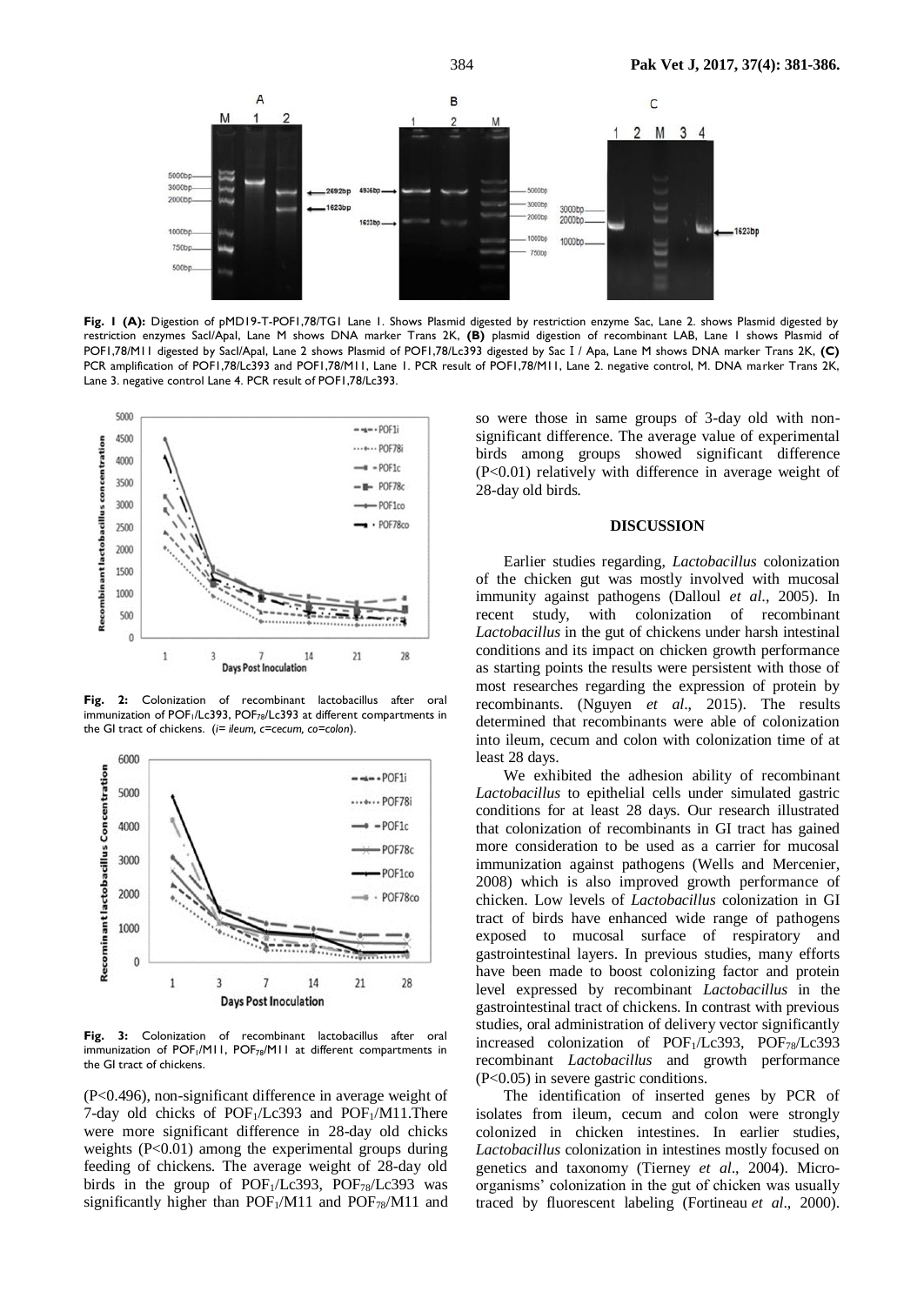

Fig. 4(A): Resistance of recombinants *Lactobacillus* POF<sub>1</sub>/M11 and POF<sub>78</sub>/M11 to pH, (B) Resistance of recombinants *Lactobacillus* POF<sub>1</sub>/Lc393 and POF<sub>78</sub>/Lc393 to pH (results are significant at 0.05 level).



**Fig. 5 (A):** Resistance of recombinant *Lactobacillus* of POF1/M11 and POF78/M11 to bile salt **(B)** Resistance of recombinant *Lactobacillus* of  $\overline{POF_1/Lc393}$  and  $\overline{POF_{78}/Lc393}$  to bile salt concentration (results are significant at 0.05 level).

In consistent with earlier reports, the dynamic scattering and colonization of recombinants *Lactobacillus* in the ileum, cecum and colon at different intervals were detected by amplification of target genes. Recombinant LAB has been demonstrated to hinder in vitro intestinal pathogenic growth and therapy of broad range intestinal disorder (Rolfe, 2000). Many probiotics have various mechanisms of attachment and colonized on the epithelial cells of stomach (Friedrich, 2013). In this study, we evaluated a significant increase in retention rate of specific *Lactobacillus* strains in GI after gavage. In addition to, birds weight during the whole trail period determined that no antagonistic response because of recombinant *Lactobacillus* colonization. Bile salt in GI is one of the main factors that destroy the structure of cell and colony morphology (Margolles *et al*., 2003; Kurdi *et al*., 2006). Hence, we constructed bile salt resistant recombinant *Lactobacillus* with specific strains; *L. casei* and *L. saerimneri* that can sustain at 3.0% bile concentration. In previous studies, bile salt concentration totally depends upon species, strain of LAB and kind of consumed food (Soccol *et al*., 2010; Fontana *et al*., 2013),

about 0.2 to 0.3% bile salt value found in GI of chicken and it may rise up to 2% (w/v) in different individuals. The LAB species used to construct  $POF<sub>1</sub>/Lc393$ ,  $POF_{78}/Lc393$ ,  $POF_1/M11$  and  $POF_{78}/M11$  recombinants showed more resistance up to 0.3% also was significantly higher than those used in previous research. In addition, probiotics show fluctuating resistance to pH and this unique behavior is species and strain dependent (Dunne *et al*. 2001). The average resistance of selected LAB strains that used in recombinants showed significant difference (P<0.01). Both recombinant *Lactobacillus* strains colonize with high survival rates at pH 3.0 and have more adhesion ability on the epithelial cells at critical value. Recombinant *Lactobacillus* must pass through stomach, where average pH from 1.5 to 2.0 and stay alive for long period (Bakari *et al*., 2011). The adhesion properties of recombinants and high hydrophobicity such as a resistance against low pH and high bile salt, capacity to adhere on mucosa of intestine, low chance for pathogens to attack that expressed a hydrophobic property (Ripamonti *et al*., 2011; Pringsulaka *et al*., 2015). In conclusion, our research prefers that construction of